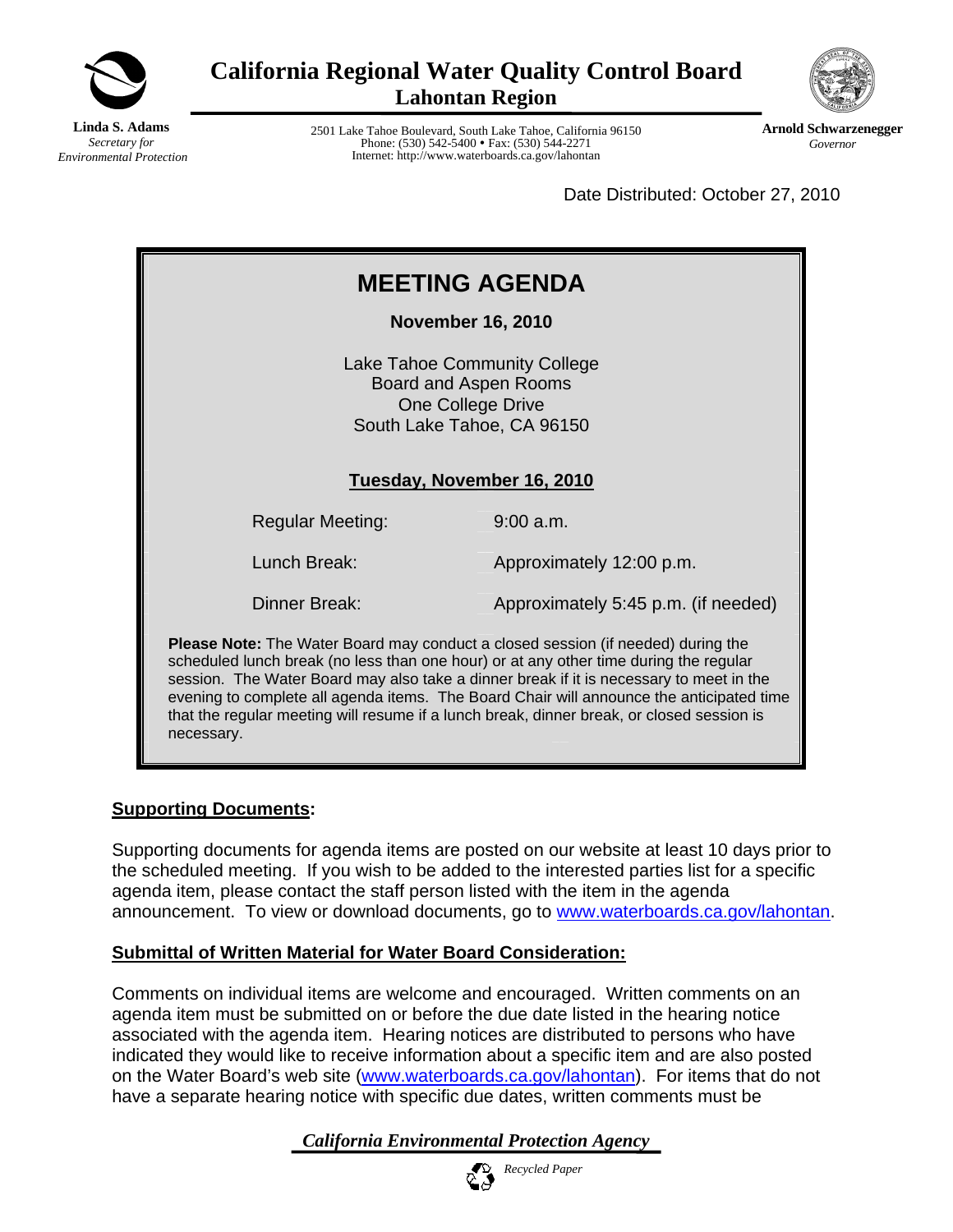submitted at least ten (10) days before the meeting. This allows time to distribute the material to Water Board members in advance of the meeting, providing the opportunity for the members to read and consider the information submitted. Pursuant to California Code of Regulations, Title 23, section 648.4, the Water Board may refuse to admit written testimony into evidence unless the proponent can demonstrate why he or she was unable to submit the material on time or that compliance with the deadline would otherwise create a hardship. If any other party demonstrates prejudice resulting from admission of the written testimony, the Water Board may refuse to admit it.

A copy of the procedures governing Water Board meetings may be found at California Code of Regulations, Title 23, section 647 et seq., and is available upon request. Hearings before the Water Board are not conducted pursuant to Government Code section 11500 et seq*.*

The meeting room is accessible to people with disabilities. If you have special accommodations or language needs, please contact Laurie Applegate at least five days prior to the meeting date at (530) 542-5414 or lapplegate@waterboards.ca.gov. TTY/TDD/Speech-to-Speech users may dial 7-1-1 for the California Relay Service.

### **General Meeting Information:**

The following items are numbered for identification purposes only and will not necessarily be considered in this order. Public hearings will not be called to order prior to the time specified. All Board files, exhibits and agenda material pertaining to items on this agenda are hereby made a part of the record for the appropriate item.

Anyone wishing to present a Microsoft PowerPoint® presentation during the meeting, using the Water Board's projector, must provide the presentation to the Water Board on either a CD or via email at least three working days prior to the meeting. Please contact the staff person listed for the agenda item of interest.

### **REGULAR MEETING**

### *Tuesday, November 16, 2010 – 9:00 a.m.*

### **INTRODUCTIONS**

### 1. **PUBLIC FORUM**

Any person may address the Water Board regarding a matter within the Water Board's jurisdiction that is not related to an item on this meeting agenda. Comments will generally be limited to five minutes, unless otherwise directed by the Chair. Any person wishing to make a longer presentation should contact the Executive Officer at least ten days prior to the meeting. Comments regarding matters that are under development for future meetings will be restricted. (See [http://www.waterboards.ca.gov/lahontan/board\\_info/agenda/upcoming.shtml#top](http://www.waterboards.ca.gov/lahontan/board_info/agenda/upcoming.shtml#top) )

### 2. **MINUTES**

[Minutes of the Regular Meeting of October 13-14, 2010, in Barstow](http://www.waterboards.ca.gov/lahontan/board_info/agenda/2010/nov/item2.pdf) (Laurie Applegate).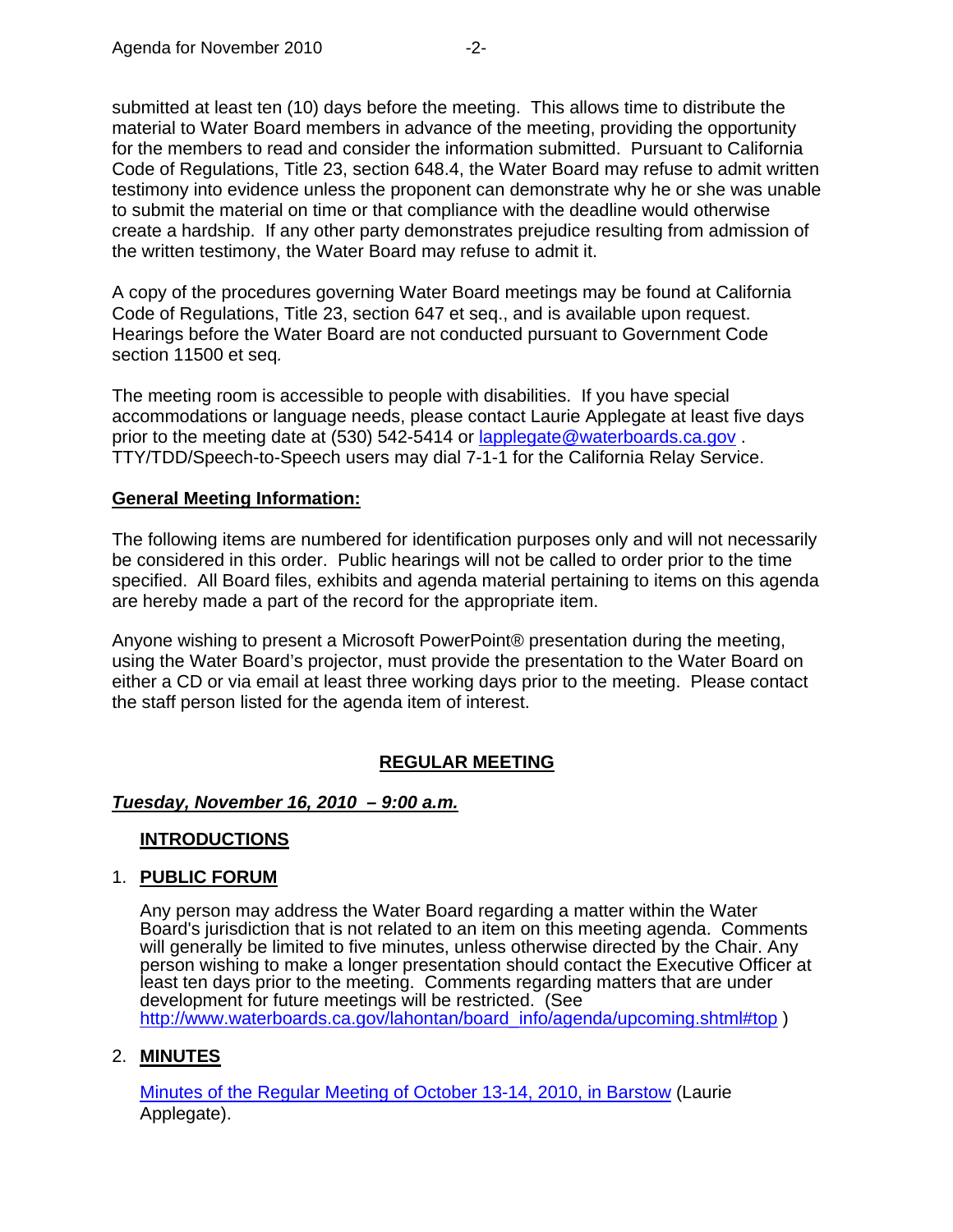# 3. **ADOPTION OF UNCONTESTED CALENDAR**

Items denoted by (\*) are expected to be routine and non-controversial. The Water Board will act on these items at one time without discussion. If any Water Board member, staff member, or interested party requests discussion, the item will be removed from the Uncontested Calendar to be considered separately. Requests to have an item removed from the uncontested calendar can be made in advance of the meeting by writing to the Water Board or by calling the Water Board's Executive Officer or the request can be made to the Water Board at the meeting on the Wednesday before the vote on the Uncontested Calendar.

# **REVISED WASTE DISCHARGE REQUIREMENTS**

\*4. **[U.S. Forest Service – Lassen National Forest Eagle Lake Wastewater Facility,](http://www.waterboards.ca.gov/lahontan/water_issues/projects/eagle_lake_ponds/)  [Lassen County](http://www.waterboards.ca.gov/lahontan/water_issues/projects/eagle_lake_ponds/)** (The Water Board will consider adopting revised requirements implementing California Code of Regulations title 27 requirements for sewage disposal.)(RTT)

# **ENFORCEMENT ACTION**

5. *Public Hearing –* **[Revocation of Cease and Desist Order No. R6T-2005-0016 for](http://www.waterboards.ca.gov/lahontan/board_info/agenda/2010/nov/susanville.pdf) [California Department of Corrections and Rehabilitation High Desert State](http://www.waterboards.ca.gov/lahontan/board_info/agenda/2010/nov/susanville.pdf)  [Prison and California Correctional Center at Susanville Wastewater Treatment](http://www.waterboards.ca.gov/lahontan/board_info/agenda/2010/nov/susanville.pdf)  [Facility, Lassen County](http://www.waterboards.ca.gov/lahontan/board_info/agenda/2010/nov/susanville.pdf)** (The Water Board will consider whether to rescind the Order compelling compliance with waste discharge requirements.)(RTT)

## **BASIN PLANNING**

6. *Public Hearing - (Note: This item will not be considered before 9:30 a.m.)* **[Consideration to Adopt Proposed Amendments to the Water Quality Control](http://www.waterboards.ca.gov/lahontan/water_issues/programs/tmdl/lake_tahoe/brd_mbr_pckt.shtml)  [Plan for the Lahontan Region Including the Draft Lake Tahoe Total Maximum](http://www.waterboards.ca.gov/lahontan/water_issues/programs/tmdl/lake_tahoe/brd_mbr_pckt.shtml)  [Daily Load for Sediment and Nutrients and Certify Related Draft Substitute](http://www.waterboards.ca.gov/lahontan/water_issues/programs/tmdl/lake_tahoe/brd_mbr_pckt.shtml)  [Environmental Documentation](http://www.waterboards.ca.gov/lahontan/water_issues/programs/tmdl/lake_tahoe/brd_mbr_pckt.shtml)** (The Water Board will consider adoption of the proposed amendments and certification of the environmental documentation. The Water Board may consider additional changes to the proposed amendments, consistent with its general purpose. This public hearing is a continuation of the public hearing conducted on September 8, 2010. Water Board staff will highlight the proposed changes made to the July 2010 draft amendments that were presented at the September 8, 2010 public hearing. Changes are proposed based on public comments received.) (Doug Smith/Robert Larsen)

# **OTHER BUSINESS**

- 7. **[Executive Officer's Report](http://www.waterboards.ca.gov/lahontan/board_info/agenda/2010/nov/item7.pdf)** (The Water Board will not be asked to take any formal action; however, it may provide direction to staff.) (Harold Singer)
	- **Discussion of Standing Items**
	- **Notification of Spills (Pursuant to Water Code section 13271, and Health and Safety Code section 25180.7,)**
	- **Notification of Closure of Underground Storage Tank Cases (Pursuant to Article 11, Division 3, Chapter 16, title 23, California Code of Regulations)**

\* see Item 3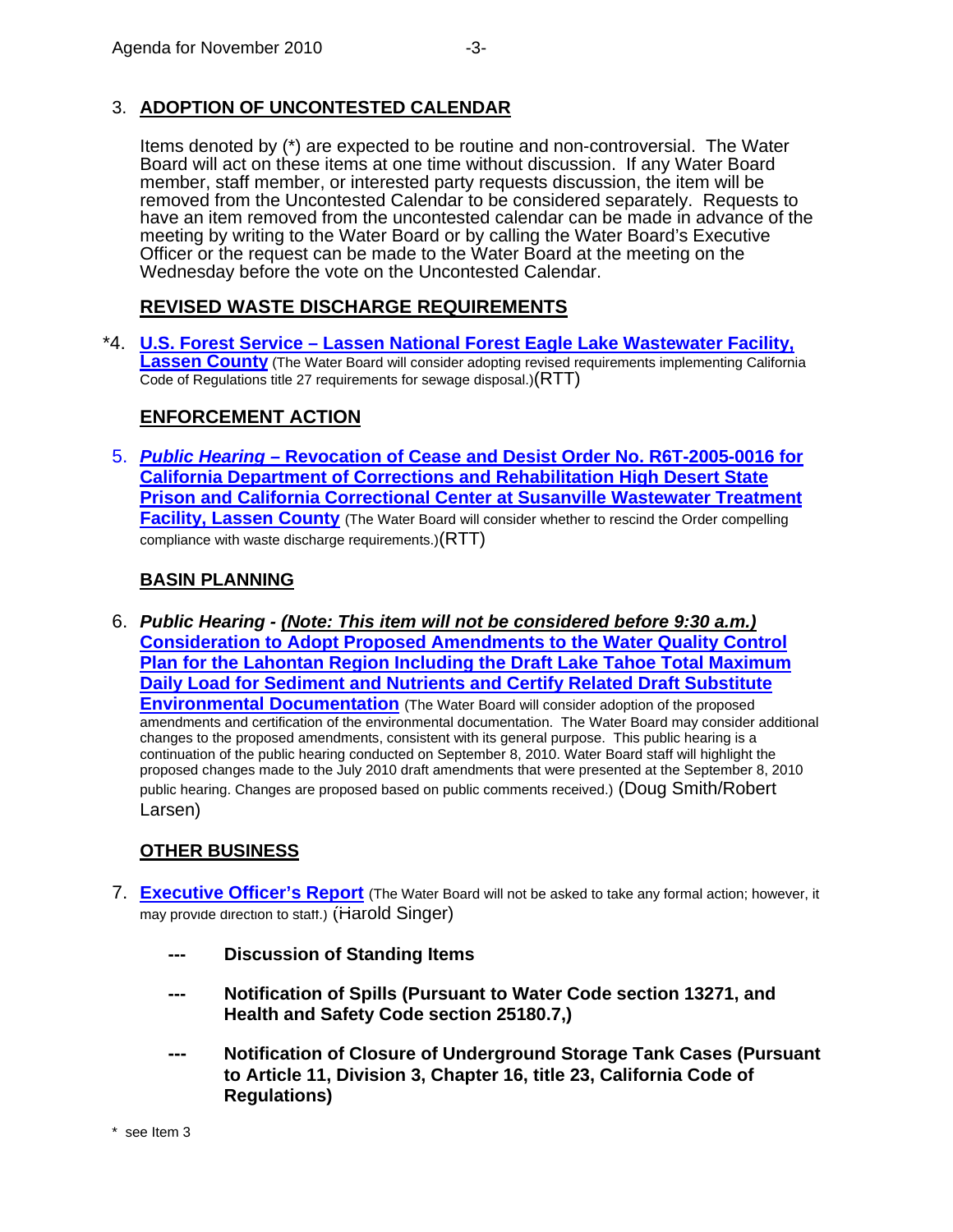8. **Reports by Chair and Board Members** 

### 9. **CLOSED SESSION \*\***

- **a. Discussion of Significant Exposure to Litigation. Authority: Government Code section 11126, subdivision (e)(2)(B)(i).**
- **b. Discussion to Decide Whether to Initiate Litigation. Authority: Government Code section 11126, subdivision (e)(2)(C)(i).**
- **c. Discussion of Litigation: People of the State of California ex rel. California Regional Water Quality Control Board, Lahontan Region v. Thomas E. Erickson et al., El Dorado Superior Court Case No. SC20010089. Authority: Government Code section 11126, subdivision (e).**
- **d. Discussion of Litigation: Atlantic Richfield Company v. State of California, State Water Resources Control Board, California Regional Water Quality Control Board, Lahontan Region, et al., Los Angeles County Superior Court Case No. BC380474. Authority: Government Code section 11126, subdivision (e).**
- **e. Discussion of Litigation: Sierra Forest Legacy et al. v. California Regional Water Quality Control Board, Lahontan Region, et al., El Dorado County Superior Court Case No. SC20090123. Authority: Government Code section 11126, subdivision (e).**
- **f. Discussion of Litigation (Petition for Review of Lahontan Water Board Action Filed with the State Water Resources Control Board): Sierra Forest Legacy et al. v. Lahontan Regional Water Quality Control Board (SWRCB/OCC File No. A-2025). Authority: Government Code section 11126, subdivision (e).**
- **g. Discussion of Litigation: Sarbjit S. Kang, an individual and Kang Property, Inc. v. California Regional Water Quality Control Board, Lahontan Region; and California State Water Resources Control Board, El Dorado County Superior Court Case No. SC20090234. Authority: Government Code section 11126, subdivision (e).**
- **h. Discussion of Litigation (Petition for Review of Lahontan Water Board Action Filed with the State Water Resources Control Board): In the Matter of the Petition of the California Department of Fish and Game for Review of Action by the California Regional Water Quality Control Board, Lahontan Region In Adopting Order No. R6V-2010-0016 Regarding Hot Creek Hatchery (SWRCB/OCC File No. A-2092). Authority: Government Code section 11126, subdivision (e).**
- \* \* At any time during the regular session, the Board may adjourn to a closed session to consider litigation, personnel matters, or to deliberate on a decision to be reached based upon the evidence introduced in the hearing. Discussion of litigation is within the attorney-client privilege and may be held in closed session. Authority: Government Code section 11126, subdivisions (a), (c), (3) and (e).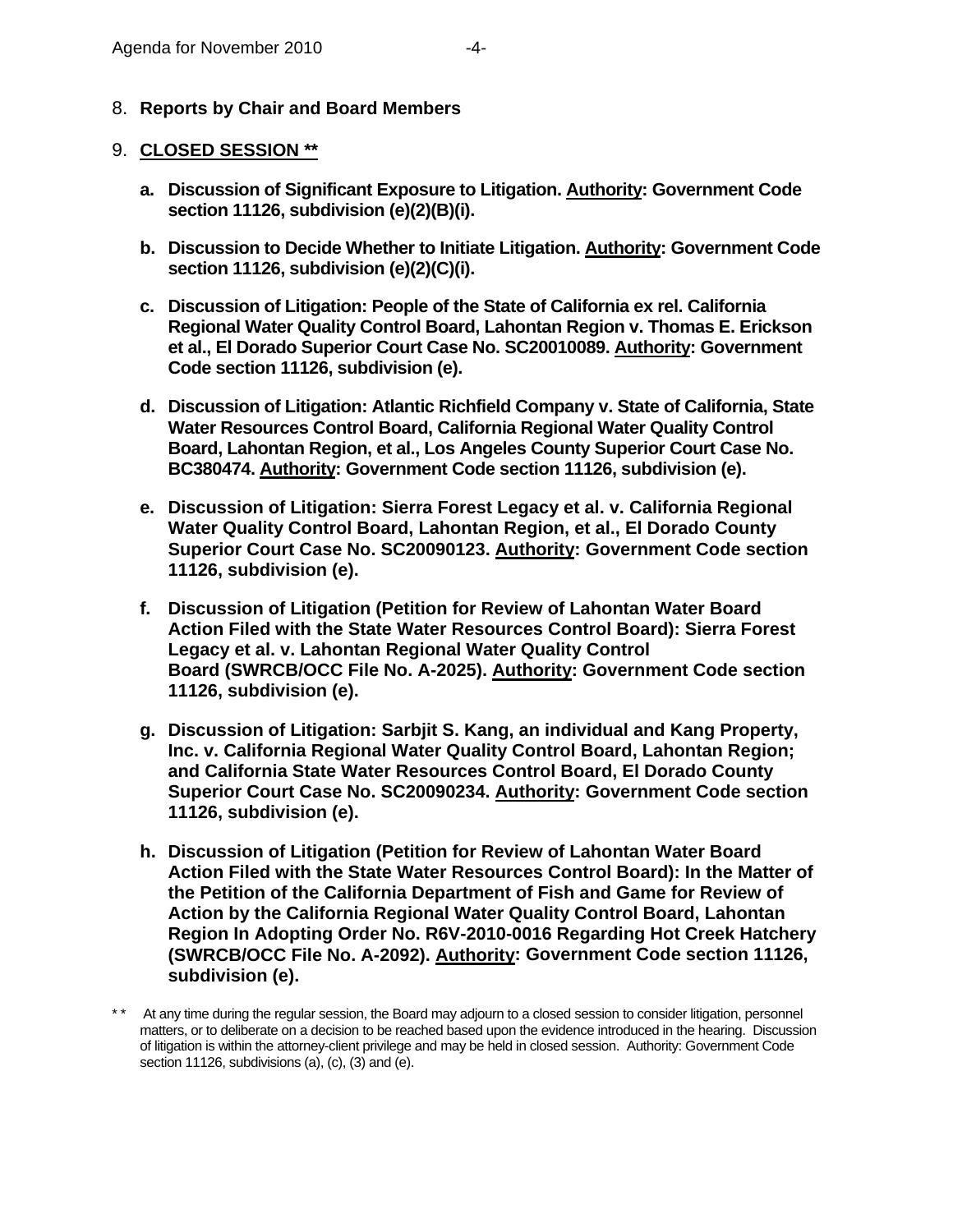- **i. Discussion of Litigation (Petition for Review of Lahontan Water Board Action Filed with the State Water Resources Control Board): Californians for Alternatives to Toxics et al. v. Lahontan Regional Water Quality Control Board (SWRCB/OCC File No. A-2094). Authority: Government Code section 11126, subdivision (e).**
- **j. Discussion of Personnel Matters. Authority: Government Code section 11126, subdivision (a).**

### **ADJOURNMENT**

Any person aggrieved by an action of the California Regional Water Quality Control Board, Lahontan Region that is subject to review as set forth in Water Code section 13320, subdivision (a), may petition the State Water Resources Control Board (State Water Board) to review the action. Any petition must be made in accordance with Water Code section 13320 and California Code of Regulations, title 23, sections 2050 and following. The State Water Board must receive the petition by 5:00 p.m., 30 days after the date the action was taken, except that if the thirtieth day following the date the action was taken falls on a Saturday, Sunday, state holiday or furlough day, the petition must be received by the State Water Board by 5:00 p.m. on the next business day. Copies of the law and regulation applicable to filing petitions may be found on the State Water Board's website at: [http://www.waterboards.ca.gov/public\\_notices/petitions/water\\_quality](http://www.waterboards.ca.gov/public_notices/petitions/water_quality) or may be requested in hard copy by contacting our office at (530) 542-5400.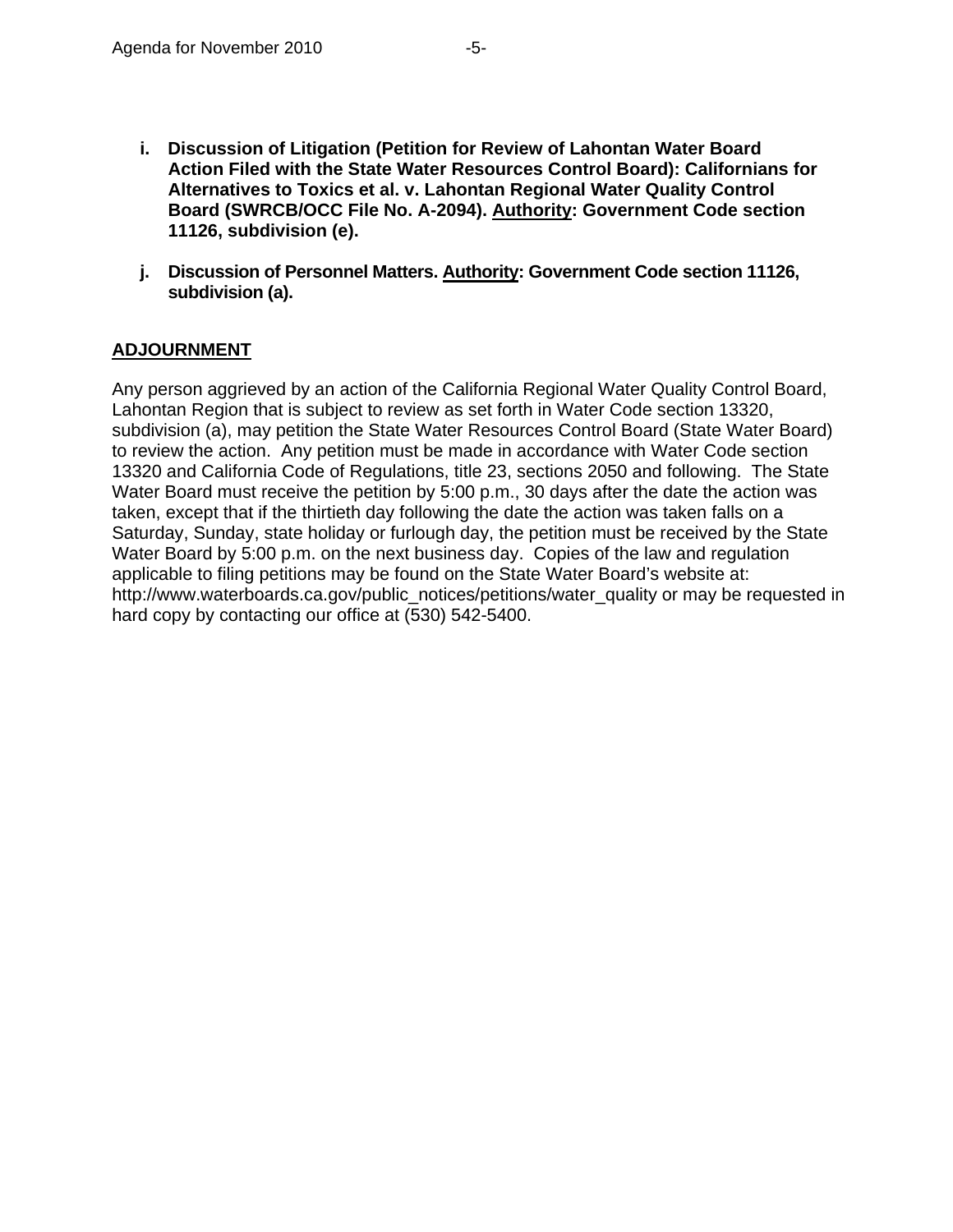**Note:** A listing of pending applications for Water Quality Certification pursuant to Section 401 of the Clean Water Act may be obtained by calling:

Northern Lahontan Basin: Tobi Tyler in South Lake Tahoe at (530) 542-5435, [ttyler@waterboards.ca.gov](mailto:ttyler@waterboards.ca.gov)

Southern Lahontan Basin:

Patrice Copeland and Jan Zimmerman, in Victorville at (760) 241-6583, [pcopeland@waterboards.ca.gov](mailto:pcopeland@waterboards.ca.gov) or [jzimmerman@waterboards.ca.gov](mailto:jzimmerman@waterboards.ca.gov) 

The Regional Water Quality Control Board, Lahontan Region, also has a home webpage that can be accessed on the Internet at: <http://www.waterboards.ca.gov/lahontan>

The Lahontan Water Board will be considering many items during this meeting which may result in Board action or direction to staff. We encourage input from all people interested in a given item or issue, so that when we act, our decision is based on all available information. Although an oath is not administered in most of the proceedings before this Board, **we expect all statements made before this Board to be truthful with no attempts to mislead this Board by false statements, deceptive presentation or failure to include essential information.** 

The Board encourages all people in or near a Board meeting to refrain from engaging in inappropriate conduct. Inappropriate conduct may include disorderly, contemptuous or insolent behavior, breach of peace, boisterous conduct, violent disturbance or other unlawful interference in the Board's proceedings. Such conduct could subject you to contempt sanctions by the superior court (Gov. Code § 11455.10).

The Board Chairperson may impose sanctions, including reasonable expenses and attorney's fees, on any party for bad faith actions, frivolous tactics or actions intended to cause unnecessary delay by a party or the party's attorney or representative (Gov. Code § 11455.30).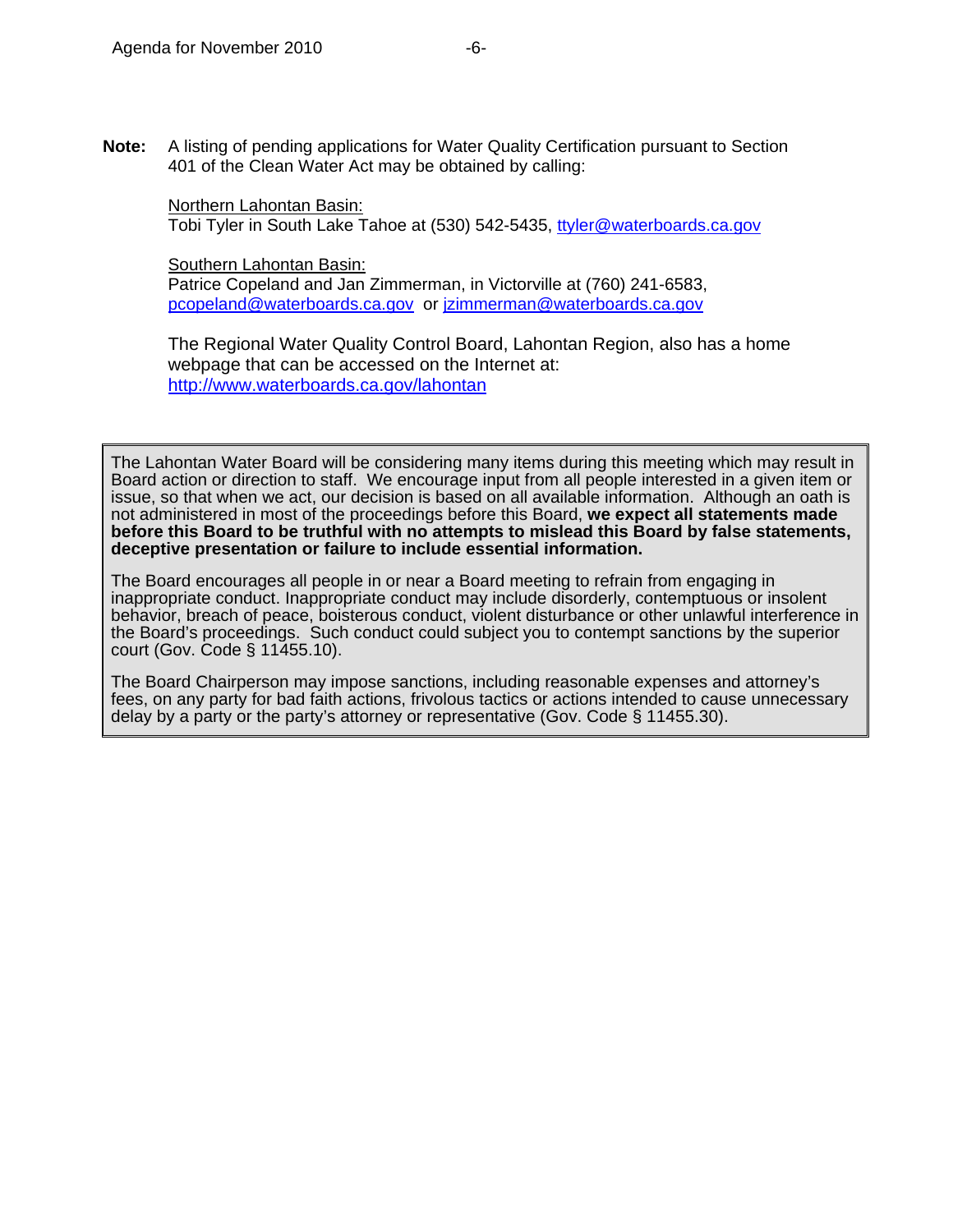# **CALIFORNIA WATER QUALITY CONTROL BOARD LAHONTAN REGION**

Main Office: 2501 Lake Tahoe Blvd., South Lake Tahoe, CA 96150 (530) 542-5400 Branch Office: 14440 Civic Dr., Suite 200, Victorville, CA 92392 (760) 241-6583

### **LAHONTAN WATER BOARD MEMBERS**

| <b>Name</b>                                                                                                                                      | <b>Location of Residence or Business</b>                                                                                                                                                                                  |                                                                                                                                                                                                               | <b>Appointment Category</b>                    |  |
|--------------------------------------------------------------------------------------------------------------------------------------------------|---------------------------------------------------------------------------------------------------------------------------------------------------------------------------------------------------------------------------|---------------------------------------------------------------------------------------------------------------------------------------------------------------------------------------------------------------|------------------------------------------------|--|
| Jack Clarke, Chair<br>Don Jardine, Vice Chair<br>Mike Dispenza<br>R. Keith Dyas<br>Amy Horne, Ph.D.<br>Eric Sandel<br>Vacant<br>Vacant<br>Vacant | <b>Apple Valley</b><br>Markleeville<br>Palmdale<br>Rosamond<br>Truckee<br>Truckee                                                                                                                                         | <b>Water Supply</b><br><b>County Government</b><br>Municipal Government<br>Industrial Water Use<br>Rec., Fish and Wildlife<br><b>Water Quality</b><br>Irrigated Agriculture<br><b>Water Quality</b><br>Public |                                                |  |
| <b>LAHONTAN WATER BOARD STAFF</b>                                                                                                                |                                                                                                                                                                                                                           |                                                                                                                                                                                                               |                                                |  |
| Harold J. Singer<br><b>Executive Officer</b>                                                                                                     | Lauri Kemper<br><b>Assistant Executive Officer</b><br>and Ombudsman                                                                                                                                                       | Kim Niemeyer<br>Counsel to the Board                                                                                                                                                                          | Laurie Applegate<br><b>Executive Assistant</b> |  |
| South Lake Tahoe Office:                                                                                                                         | Chuck Curtis, Manager, Cleanup and Enforcement Division<br>Chief, Leviathan Mine Unit (Vacant)<br>Scott Ferguson, Chief, Enforcement & Special Projects Unit<br>Richard Booth, Chief, Cleanup and Site Investigation Unit |                                                                                                                                                                                                               |                                                |  |
|                                                                                                                                                  | Manager, North Lahontan Watersheds Division (Vacant)<br>Alan Miller, Chief, North Basin Regulatory Unit<br>Doug Smith, Chief, TMDL Unit<br>Douglas Cushman, Chief, Non-Point Source Unit                                  |                                                                                                                                                                                                               |                                                |  |
| Victorville Office:                                                                                                                              | Mike Plaziak, Manager, Southern Lahontan Watersheds Division<br>Cindi Mitton, Chief, South Basin Regulatory Unit<br>Patrice Copeland, Chief, Land Disposal Unit                                                           |                                                                                                                                                                                                               |                                                |  |

The primary responsibility of the Water Board is to protect the quality of the surface and groundwater within the Region for beneficial uses. The duty is carried out by formulating and adopting water quality plans for specific ground or surface water bodies; by prescribing and enforcing requirements on domestic and industrial waste dischargers, and by requiring cleanup of water contamination and pollution. Specific responsibilities and procedures of the Board are outlined in the Porter-Cologne Water Quality Control Act.

Regular meetings of the Water Board are normally held on the second Wednesday and Thursday of each month. Meeting locations vary but generally alternate between the north and south basins of the region.

Recordings are made of each Water Board meeting and these tapes/ CDs are retained in the Water Board's office for two years. Anyone desiring copies should contact Laurie Applegate at (530) 542-5414, for the current fee schedule for copies.